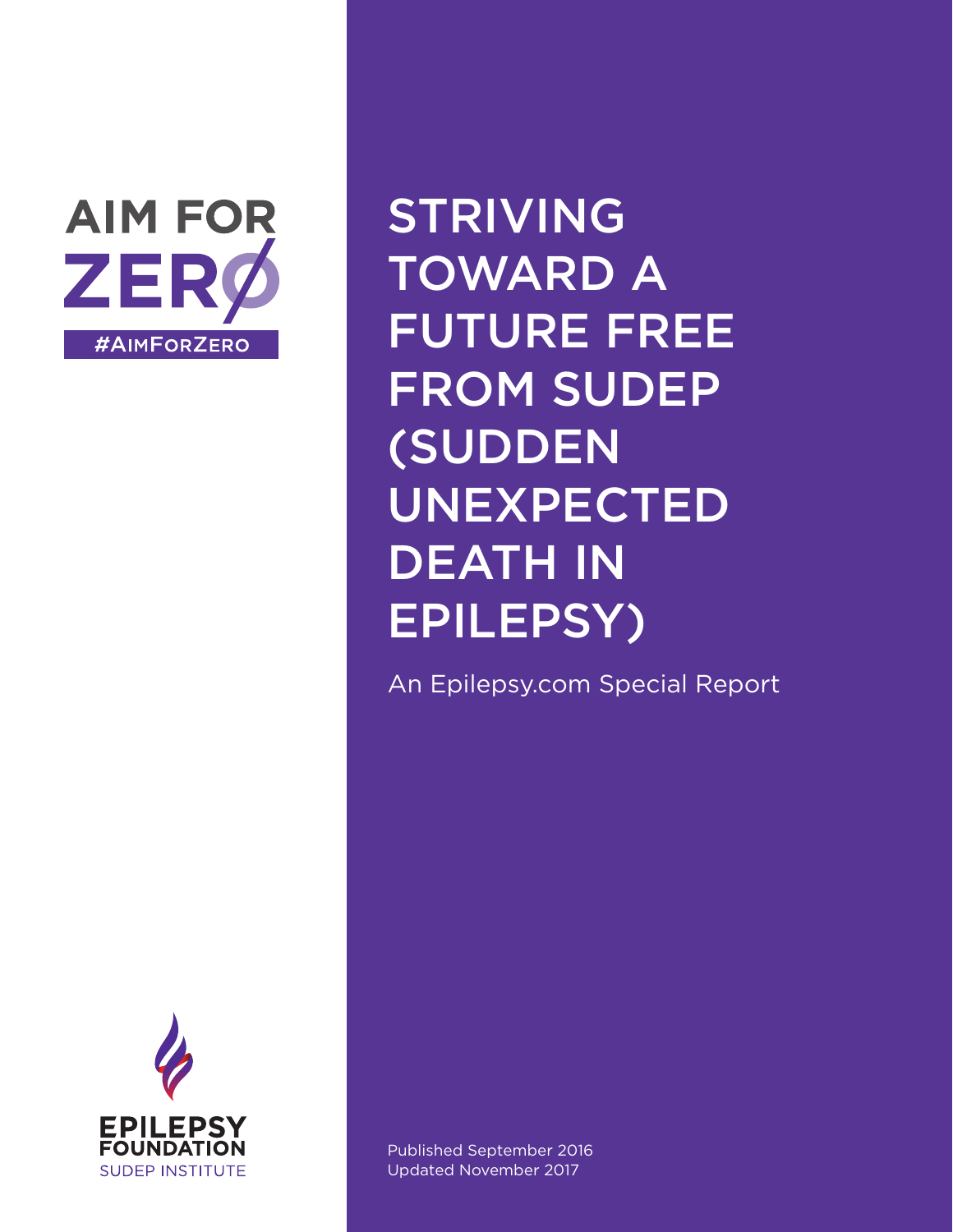

#### SUDEP Guideline for Professionals

*In 2017, the American Academy of Neurology (AAN) and the American Epilepsy Society (AES) released a new SUDEP Guideline. This guideline is a culmination of a multi-year effort to synthesize the evidence on SUDEP risk and provide recommendations on how neurologists can best communicate risks to patients and families. Find a summary on page 16.*

# Introduction

The 3.4 million people in the United States living with epilepsy need to know about the potentially deadly impact of a single seizure and how they can strive to #AimForZero seizures to reduce their risk of Sudden Unexpected Death in Epilepsy (SUDEP).

Every year, 1 in 150 people who have uncontrolled seizures dies from SUDEP.<sup>1</sup> Accordingly, experts regard SUDEP as the leading epilepsyrelated cause of death<sup>2</sup>; however, in a 2016 survey of more than 1,000 people with epilepsy and caregivers of people with epilepsy, only 18% of respondents reported having discussed the risk of SUDEP with their doctor.<sup>3</sup>

When people with epilepsy and their caregivers are empowered with information to understand SUDEP, they can take action to reduce risk of harm. To respond to this urgency, raise awareness, and promote steps that can help prevent SUDEP, the Epilepsy Foundation's SUDEP Institute is issuing this Epilepsy.com Special Report and launching a dedicated #AimForZero hashtag to facilitate greater discussion of SUDEP.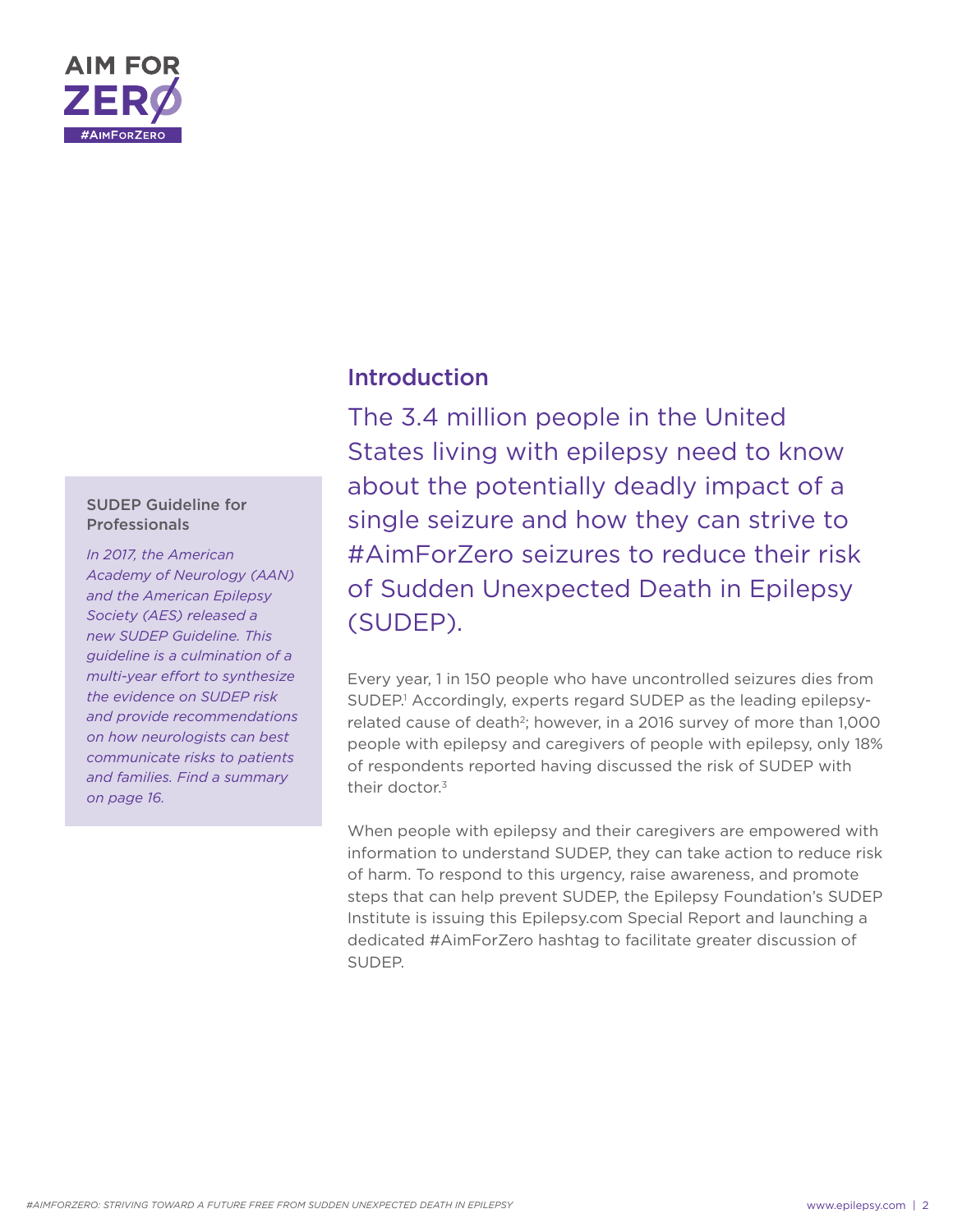

#### Families Speak Out: John Popovich lost his 19-yearold son John Paul to **SUDEP**

*John Paul had his whole life ahead of him, full of promise, to explore and learn about the world around him and make a positive difference in the lives of others.*

*For those reading this, if your child, loved one, or someone you know has had seizures, I urge you to be proactive and learn what you can about SUDEP. Make the inquiry with your doctor; take the time to learn about this silent killer that so few doctors will initiate discussion about. In doing so, you may save a life. Our son would have wanted that.4*

# Fight Seizures and SUDEP

#AimForZero encourages people with epilepsy to get started with reducing their risk of SUDEP with these critical actions: take medication as prescribed; get enough sleep; limit alcohol and illicit substances; and strive to stop seizures.



# Don't Stop Here

Talk with your health care team now about your risks for seizures and SUDEP. Work together to create a seizure management and lifestyle plan that's right for you.

Putting these behaviors into action can be challenging for people with epilepsy — and their efforts must be supported by caregivers and healthcare team members.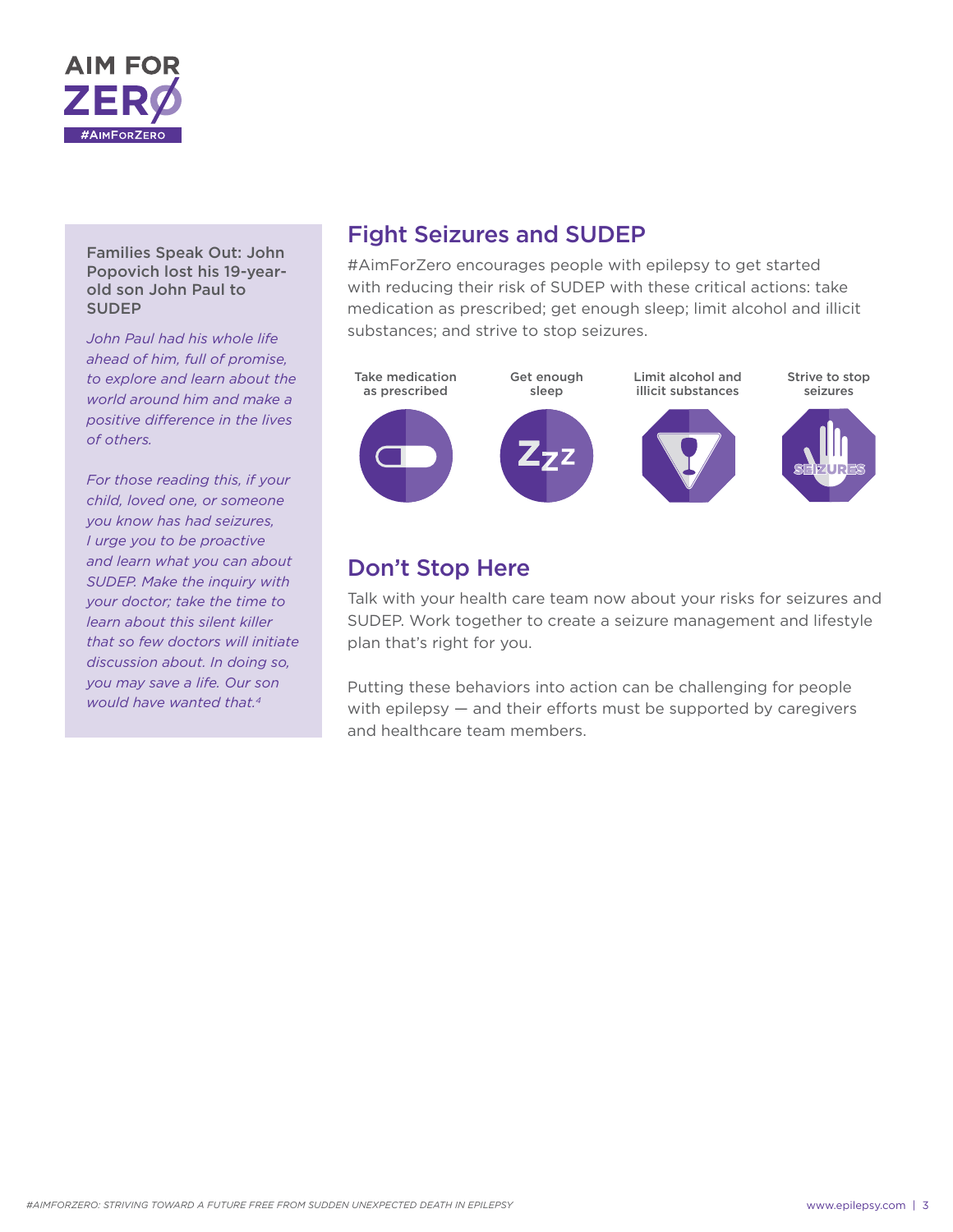

#### **Why is communicating about SUDEP critically important?**

*"Epilepsy-related mortality should be a public health priority. There are at least 2,750 U.S. cases of SUDEP every year. In comparison, in 2013, sudden infant death syndrome (SIDS) caused 1,575 deaths, and accidental exposure to smoke, fire, and flames caused 2,760 deaths."5*

*- Orrin Devinsky, MD, Director of the New York University Langone Comprehensive Epilepsy Center.*

# What is Epilepsy?

Epilepsy is a medical condition that affects a person's brain and nervous system. When a person has two unprovoked seizures or one unprovoked seizure with the likelihood of more, they are considered to have epilepsy. Epilepsy has been shown to have a significant impact on health-related quality of life, and this impact is directly related to the frequency of seizures.<sup>6</sup>

The severity of epilepsy varies a great deal between individuals; some have infrequent seizures that can be controlled with medication, dietary therapies, surgery, or neurostimulation devices. Others with epilepsy suffer many seizures a day that are not responsive to any current therapy, despite the best available care.

Epilepsy also has a very large economic cost. A study conducted in 1995 of the indirect and direct costs of epilepsy found that treatment costs for the then estimated 2.3 million people with epilepsy exceeded 12.5 billion dollars. According to researchers, "Epilepsy is unique in the large proportion of costs that are productivity-related, justifying further investment in the development of effective interventions."7

# What is a Seizure?

A seizure happens when a person's brain cells misfire, sending too many electrical signals at once. These uncontrolled signals can cause changes in a person's awareness, movement, or sensation. Seizures are generally described in two major groups: primary generalized seizures and focal (also known as partial) seizures. The difference between these types is in how and where they begin.

- + Primary generalized seizures begin with a widespread electrical discharge that involves both sides of the brain at once. One type of generalized seizure is the tonic-clonic seizure. It is what most people think of when they think of a convulsive seizure and was known in the past as a grand mal seizure. During this type of seizure, a person loses consciousness, muscles stiffen, and jerking movements are seen. It usually lasts from 1 to 3 minutes and can take much longer for a person to recover.
- + A focal seizure occurs when an electrical disturbance takes place in a limited area of the brain.<sup>8</sup> If the seizure stays small, a person may have a funny feeling for a few seconds, like a brief intense emotion or a strange sensation in the stomach. If the seizure spreads, a person may have small spells of confusion or abnormal behavior. Sometimes small movements, like lip-smacking or hand motions, may be seen by others, or there may be larger seizures with vocalizations or larger movements, or even falls. If the seizure spreads to the entire brain, a generalized or convulsive seizure may occur, as described above.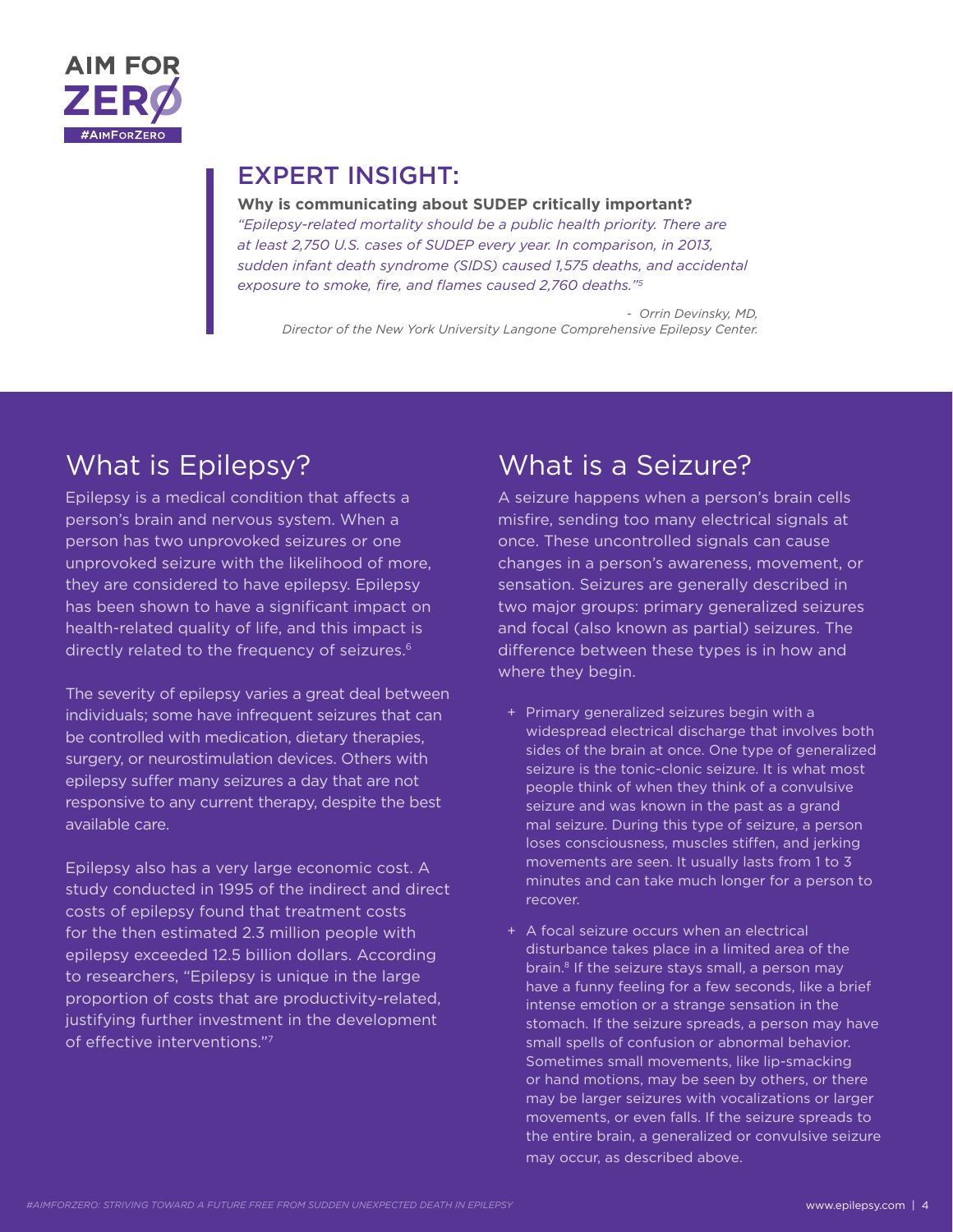

# About Seizure Control

The majority of people with epilepsy have seizures that can be controlled with drug therapy. Some people achieve seizure control through dietary therapy, surgery, or devices. However, at least 3 out of 10 people with epilepsy continue to have seizures because available treatments do not completely control their seizures.<sup>9</sup> The Epilepsy Foundation is committed to accelerating ideas into therapies to stop seizures for the one third of people living with epilepsy who have persistent seizures despite all existing therapies and who are already following the behaviors outlined in this report.

Among the 70% who could respond to medications, many are not seizure free, settling for "good enough" or living with bothersome side effects.

For example, studies show that among adults with active epilepsy (more than one seizure in the last year), a large number do not take medications to stop their seizures nor do they see an epilepsy specialist (also known as an epileptologist) who can help them explore all seizure treatment and management options.

In recent years, the epilepsy community has recognized that living with the best seizure control possible and aiming for "zero seizures" should be a goal all people with epilepsy and their health care providers strive to reach.10

Despite this consensus among experts in the epilepsy community, survey results showed only half of respondents with epilepsy considered "no seizures of any type" as the primary definition of good seizure control. Other commonly reported definitions of seizure control include "having seizures that don't impact day-to-day life," "significant reduction in seizures," "only having auras," or "only having seizures in bed, at night."<sup>11</sup>

Caregivers of people with epilepsy rated "no seizures" as critically important. However, the majority did not feel that the people (in their care) had good seizure control. Another alarming survey finding is that 1 in 3 people who said they had achieved seizure control reported having seizures monthly or, in many cases, more frequently.

It is crucial to understand, however, that complete seizure control — meaning zero seizures ever — can reduce the risk of SUDEP or accidents from seizures.

While at least 3 out of 10 people have seizures that currently can't be controlled, many more are living with seizures that can be controlled better.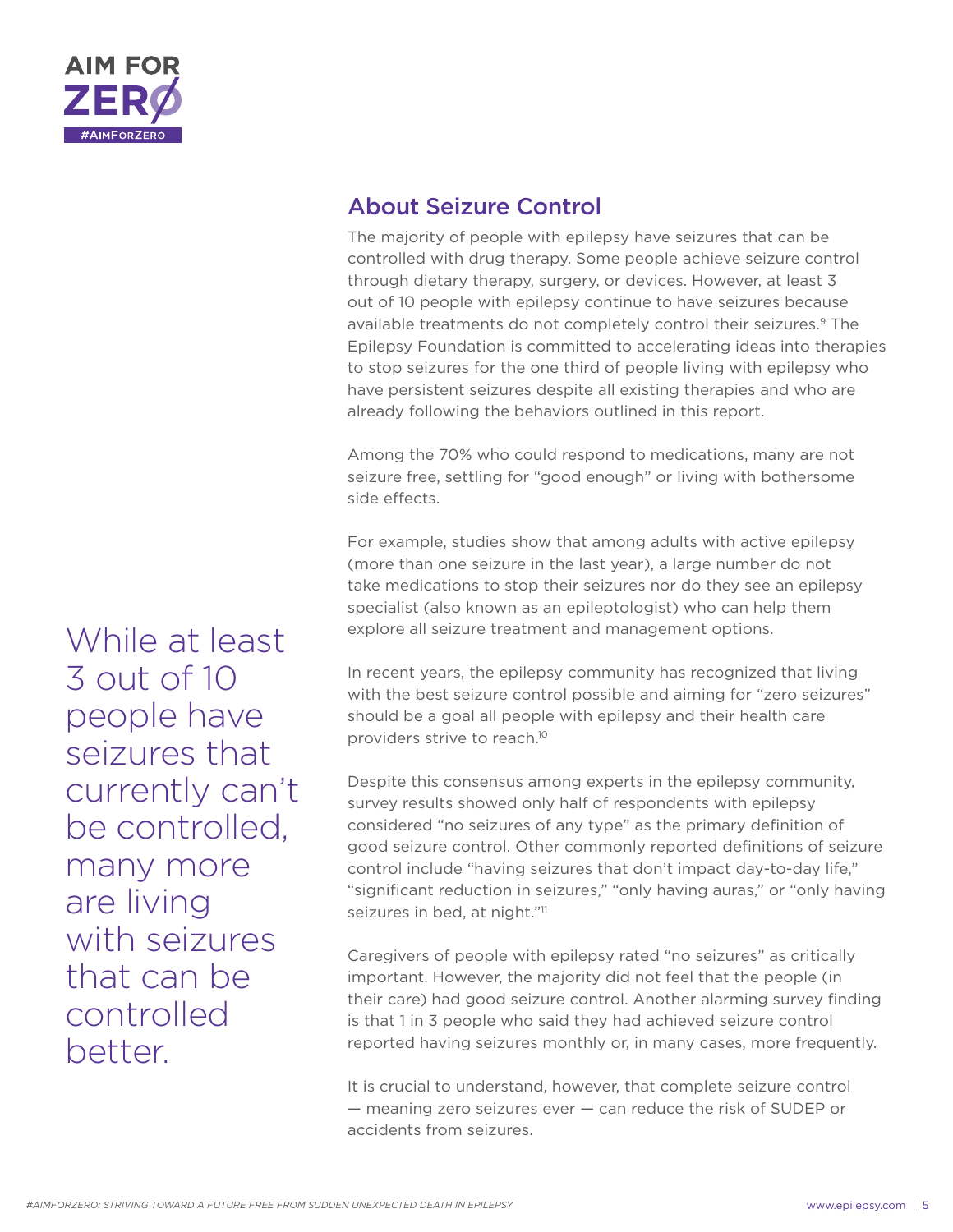

#### **What actions could reduce seizure risk?**

*"Ensuring receipt of effective treatment through physician engagement, compliance, monitoring (e.g., anti-epileptic drug [AED] levels), and regular follow-up and communication of their seizure status. Seeking professional reassurance that everything appropriate has been done to lower seizure burden, whether medically with new AED options or with epilepsy surgery and the newer surgical options."13* 

*- Samden Lhatoo, MD, Professor of Neurology at Case Western Reserve University School of Medicine.*

Having a generalized tonic-clonic seizure increases the risk of SUDEP for a person with epilepsy.

Survey results showed that "seeing an epileptologist (epilepsy specialist)" and "visiting your doctor regularly" were considered steps to reduce the risk of having a seizure and improve epilepsy management (35% and 22%, respectively). Respondents ranked these behaviors far below "taking medications" (90%) and "getting enough sleep" (72%).<sup>14</sup> This may indicate that people with epilepsy recognize proper medication and sleep management are important for epilepsy management. People with epilepsy underestimate the importance of their physician and the key role of a specialist in helping explore all treatment options for complete seizure freedom.

### SUDEP: A Deadly Result of Uncontrolled Seizures

People with epilepsy die prematurely at a higher rate compared to the general population.<sup>15</sup> The most common cause of death from epilepsy is SUDEP. There are at least 2,750 cases of SUDEP each year — meaning that almost 1 in 1,000 adults with epilepsy will die as a result of SUDEP every year.<sup>16</sup> For adults with uncontrolled seizures, the risk increases to 1 in 150.<sup>17</sup>

SUDEP is almost always associated with generalized tonic-clonic seizures and is less likely after focal seizures. Experts agree it is imperative to reduce the number of generalized tonic-clonic seizures experienced by people with epilepsy.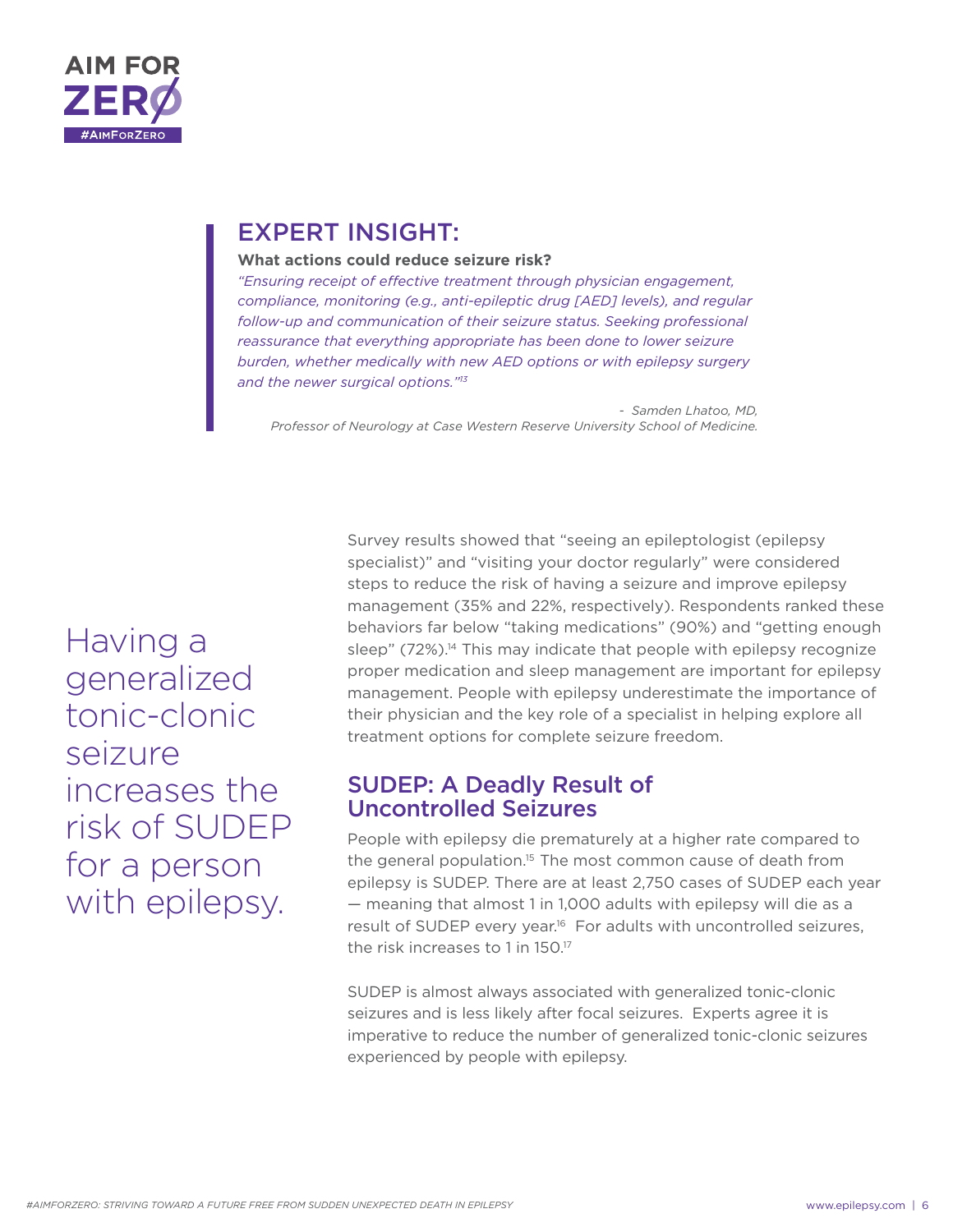

Uncontrolled seizures can pose a deadly threat for people with epilepsy.<br> **EXPERT INSIGHT:** 

Having a generalized tonic-clonic seizure increases the risk of SUDEP for a person with epilepsy. As reported in the new SUDEP Guideline published by the AAN and AES, people with 3 or more generalized tonic-clonic seizures a year have a 15-fold increased risk of SUDEP. This singular fact makes an indisputable case for urgently addressing seizure control. Uncontrolled seizures can pose a deadly threat for people with epilepsy.

#### **Why is the goal of zero seizures so important?**

*"Prevention of SUDEP must involve realistic efforts to reduce generalized tonic-clonic seizure frequency in order to avert the occurrence of this devastating epilepsy outcome."18*

> *- Dale C. Hesdorffer, PhD, Professor of Epidemiology at Columbia University.*

# One in 3

survey respondents reported experiencing **one seizure every month in the past year**.

# Only 1 in 4

individuals reported having **no seizures in the past year**. 19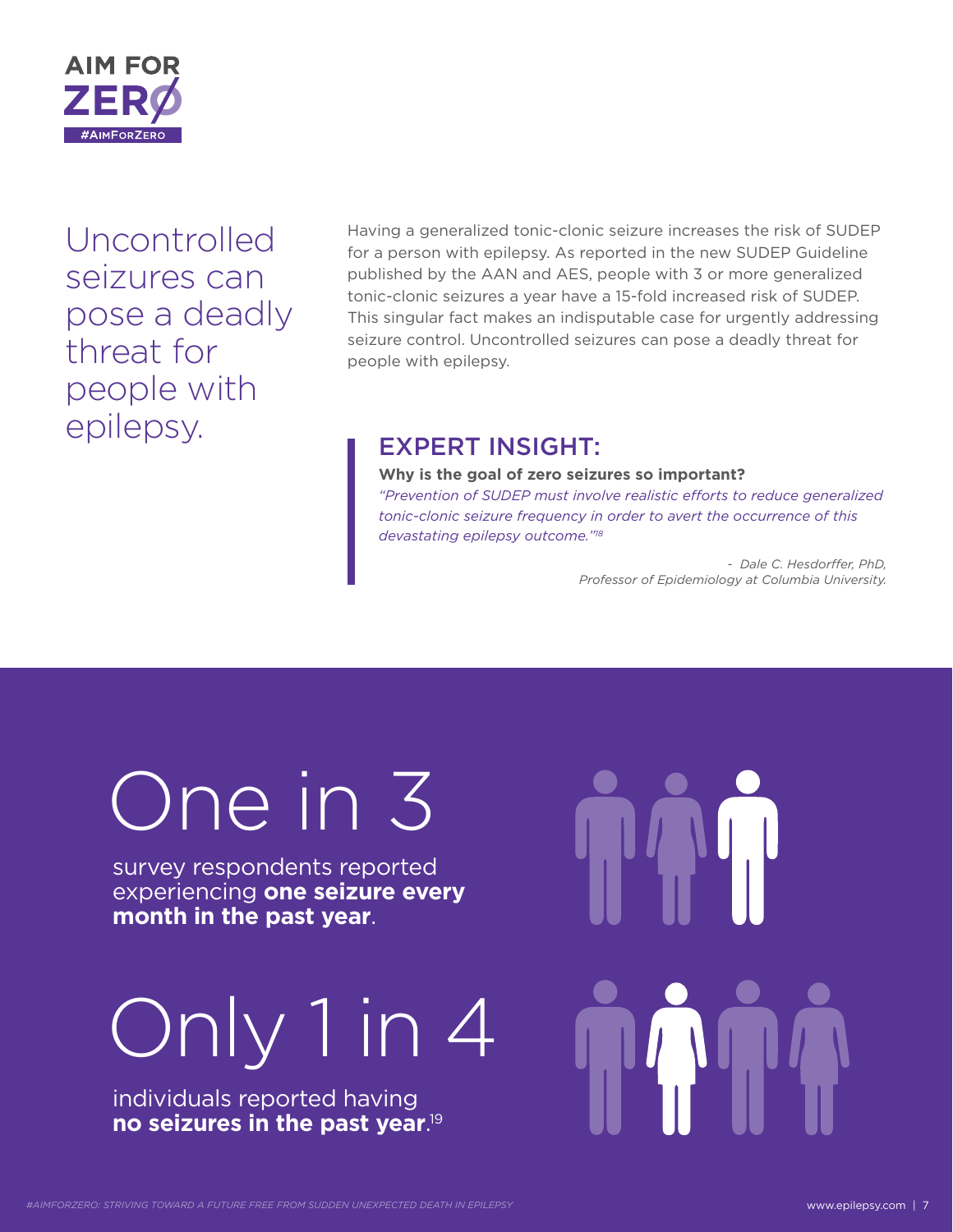

# Understanding and Preventing Risk Behaviors

There are a number of situations or behaviors that can increase the risk or likelihood of seizures. To help people with epilepsy reduce risk of seizures and SUDEP, experts have identified four actionable behaviors to get a person started with reducing their risk. This essential "to-do list" includes:

- 1. Take medication as prescribed
- 2. Get enough sleep
- 3. Limit alcohol and illicit substances
- 4. Strive to stop seizures

These behaviors are a starting point towards better seizure control. People living with epilepsy should talk with their health care team about their risks for seizures and SUDEP, then work together to create a seizure management and lifestyle plan.

#### Take Medication as Prescribed



There are many different medicines that can help prevent or stop seizures. These are sometimes called anti-epileptic drugs (AEDs) or anti-seizure drugs. Medicine is the most common way of treating epilepsy and is almost always the first treatment tried. Some people also achieve seizure control through dietary therapy, surgery, devices, or a combination of treatments.

Anti-epileptic drugs will successfully control seizures for nearly 7 out of 10 people with epilepsy. Some medicines tend to work better for certain kinds of seizures than for others. If one medicine fails, another or a combination of medicines may work better. The medications do not fix the problem that causes seizures; rather, they help stop seizures from occurring.20

However, these medicines to control seizures only work if they are taken consistently as prescribed. The brain needs a constant supply of seizure medicine to continue to stop and prevent seizures. When doses are missed or the medicine is taken irregularly, the level of medicine in the body decreases. Changing levels increases the risk of more seizures.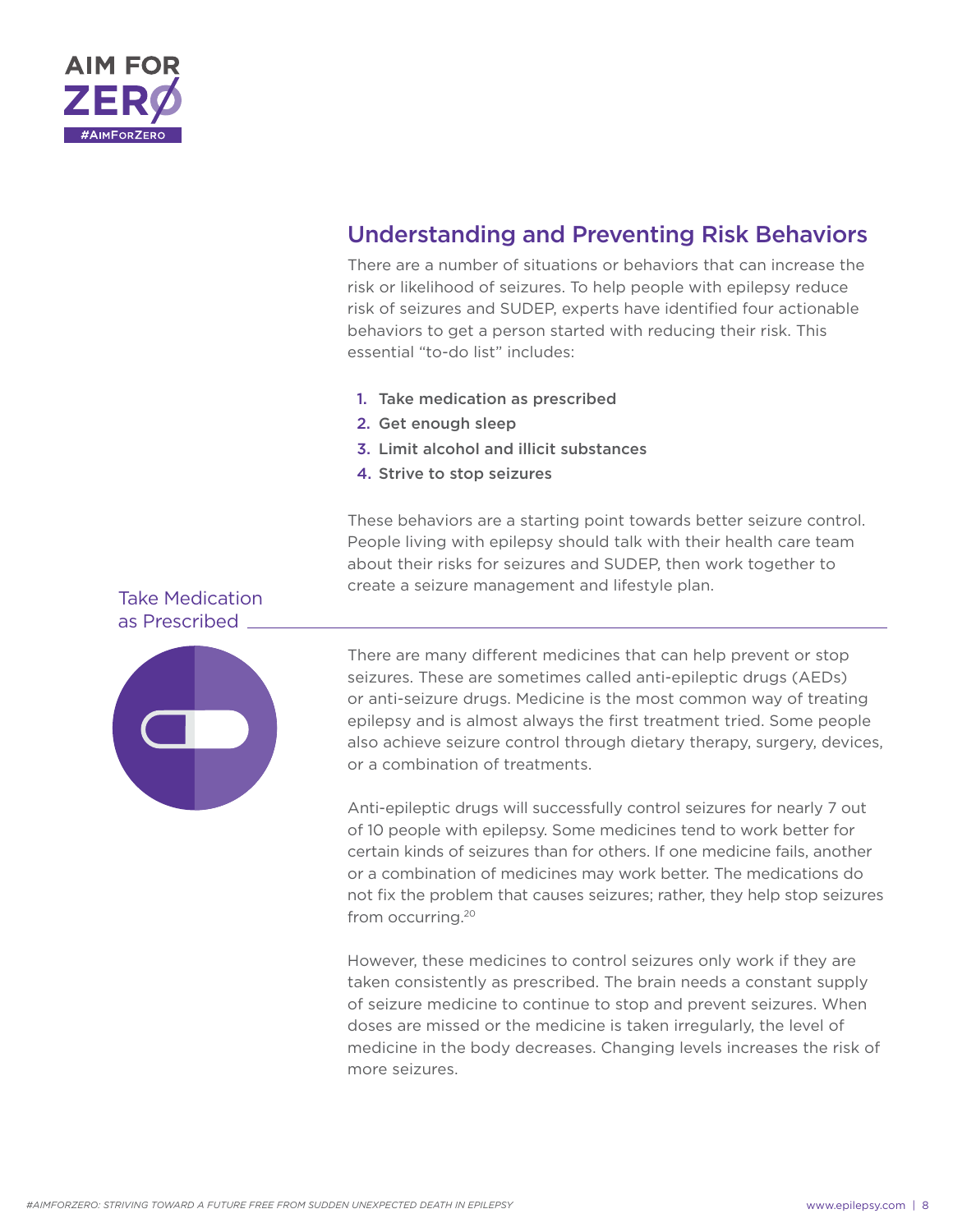

When doses are missed or the medicine is taken irregularly, people are at greater risk of having seizures.

In a self-reported survey, more than 9 out of 10 people with epilepsy said they take medications as prescribed by their healthcare providers. However, large-scale analyses suggest rates of adherence are much lower; in fact, published studies demonstrate more than 70% of people with epilepsy do not adhere to their medication regimens.21

There are many reasons why people do not take medicines as prescribed, including memory problems, side effects, or instructions that are too complicated. Taking medications as the doctor instructs is not easy and may require special effort and training.

People with epilepsy should not be embarrassed about discussing any difficulty they may be having. It is critical to work with their health care providers, talk about side effects and how to manage them, and find easier ways of taking medicine consistently, such as setting a daily alarm or using a text or diary reminder system. Taking these steps and acting on them is the only way for the medicine(s) to work effectively to prevent seizures.<sup>22</sup>

The Epilepsy Foundation's website epilepsy.com provides additional information about [the risks of missing doses of seizure medicines](https://www.epilepsy.com/learn/triggers-seizures/missed-medicines).

Other therapies, such as dietary changes, devices, or complementary or alternative therapies, may be added to medicine as part of a complete treatment plan for a person with epilepsy. These additional therapies also require following doctor's instructions to provide the greatest benefits.

#AimForZero Missed Medications

# EXPERT INSIGHT:

#### **How important is taking medicines as prescribed for preventing seizures?**

*"A single missed dose of medication can cause a seizure, even if a dose has been missed many times before without a seizure. Taking medications is a must — aim for no missed doses."23*

*- Orrin Devinsky, MD*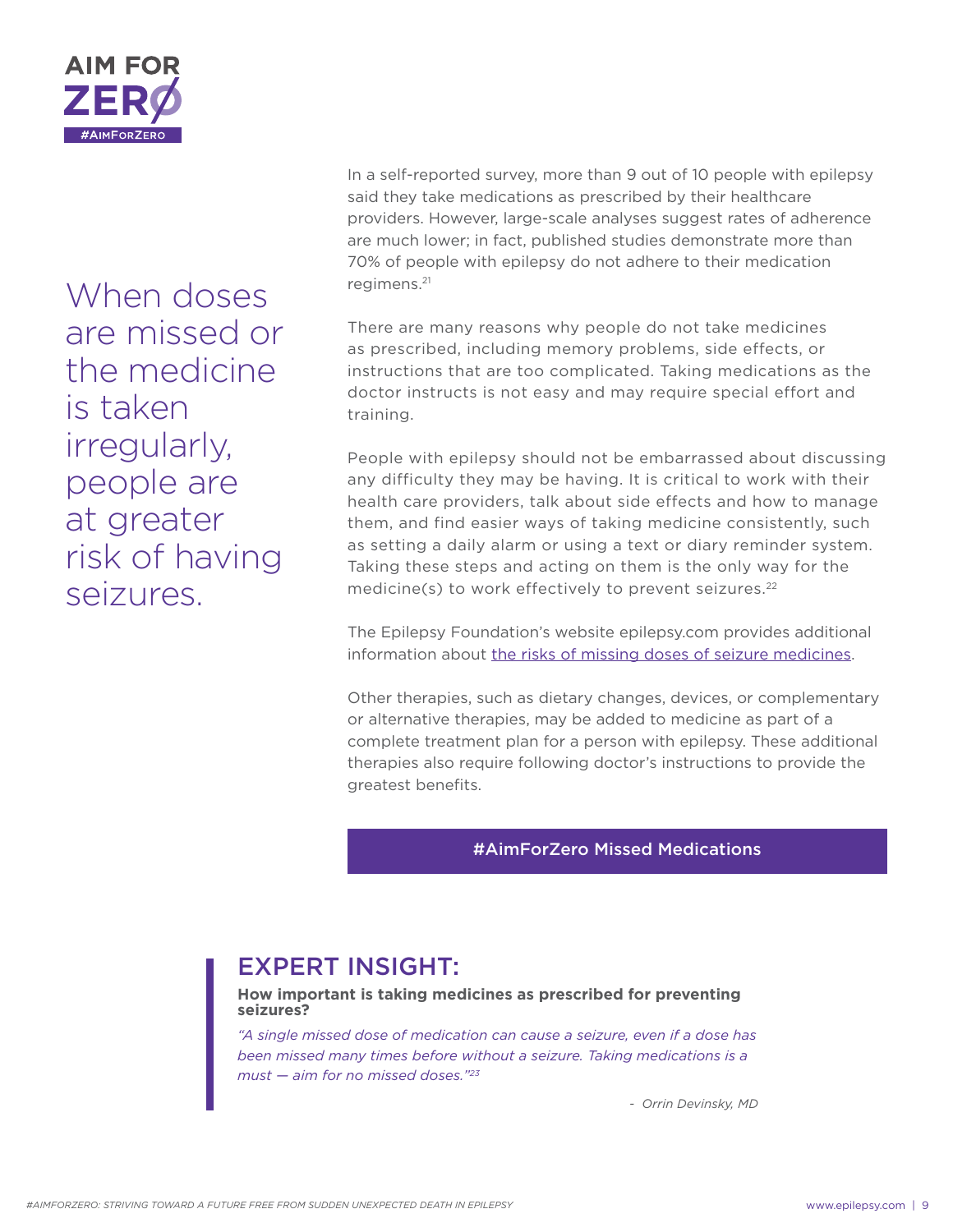

#### Get Enough Sleep



Research shows that there is a significant relationship between sleep deprivation and seizures in people with epilepsy.

Research shows that there is a significant relationship between sleep deprivation and seizures in people with epilepsy.<sup>24</sup>

Supported by this research, epilepsy specialists and advocates consistently discuss the importance of getting enough sleep with people living with seizures. Survey results show that 3 out of 5 people with epilepsy report they get adequate sleep.<sup>25</sup>

According to the Centers for Disease Control and Prevention (CDC), sleep requirements change with age, and there is no "magic number" because individual sleep needs vary. The recommended amount of sleep for children is 10 to 12 hours per day, for teenagers 9 to 10 hours, and for adults 7 to 8 hours. If people with epilepsy are not getting the recommended amount of sleep, do not wake up feeling rested, or do not have energy for their daily activities, they should work with their healthcare provider to find ways to ensure they are getting enough sleep. People who also have a sleep disorder or seizures at night can be sleep deprived too. People with interrupted or poor quality of sleep should talk with their healthcare provider.

There are additional considerations about sleep that are important for people with epilepsy. The majority of SUDEP cases occur during the night and often times the person is found face down in bed. For these reasons, the new SUDEP Guideline recommends that people with epilepsy use a seizure alert device or share a bedroom with someone who can provide seizure first aid when possible.

**For more information and tips on improving sleep, visit the [Epilepsy Foundation website](https://www.epilepsy.com/learn/triggers-seizures/lack-sleep-and-epilepsy)**.

#AimForZero Lost Hours of Sleep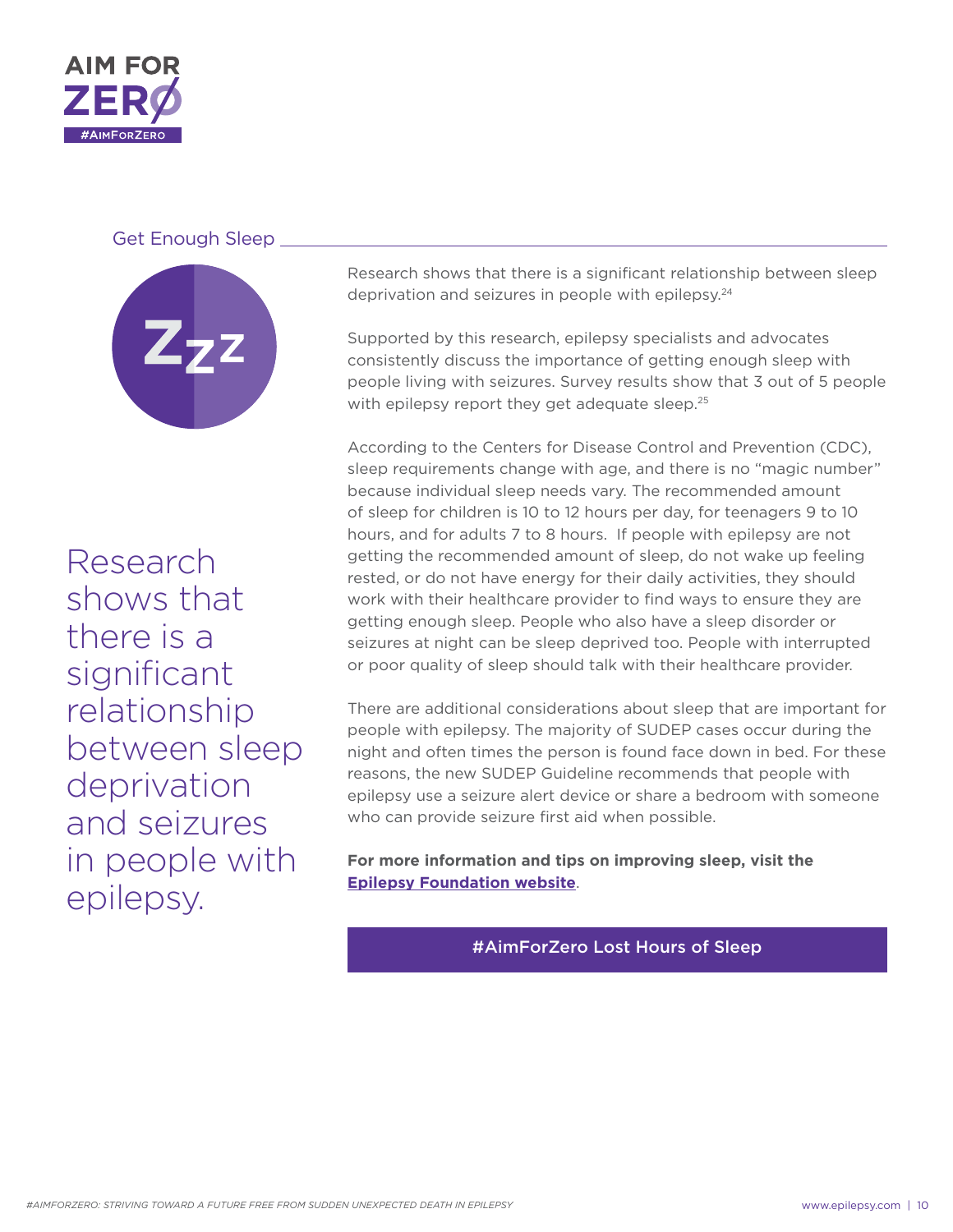

#### Limit Alcohol and Illicit Substances



Seizure medicines can lower a person's tolerance for alcohol.

For most people with epilepsy, small amounts of alcohol do not cause seizures.<sup>26</sup> However, exceptions can include people with a history of alcohol or substance abuse, or those with a history of alcohol-related seizures.27

Seizure medicines can lower a person's tolerance for alcohol, increasing the immediate effects of the alcohol. In other words, people get drunk faster. For people with epilepsy who drink alcohol, driving can be especially dangerous because both alcohol and seizure medicines can affect a person's awareness, reflexes, coordination, and ability to drive safely.

All people with epilepsy are at a high risk of seizures after drinking three or more alcoholic beverages. Survey results show that only 2 out of 5 people with epilepsy avoid alcohol.<sup>28</sup>

The Epilepsy Foundation provides information on its [website](https://www.epilepsy.com/learn/triggers-seizures/alcohol) about the risks of alcohol for triggering seizures and offers tips for people with epilepsy and their caregivers, such as avoiding binge drinking, i.e., drinking too much at once or over long periods of time.<sup>29</sup> Alcoholrelated seizures do not usually occur when a person is intoxicated. Usually they occur afterwards, when the alcohol is leaving the body, or the following morning.

#### Limit Alcohol. #AimForZero Seizures

The effects and risks of illicit substances vary greatly. They may directly affect the brain and seizures or interact with seizure medications. The effects will vary for different drugs and from one person to the next. The Epilepsy Foundation provides information on its [website](https://www.epilepsy.com/learn/triggers-seizures/drug-abuse) about the risks of illicit substances for triggering seizures.

Avoid Illicit Substances. #AimForZero Seizures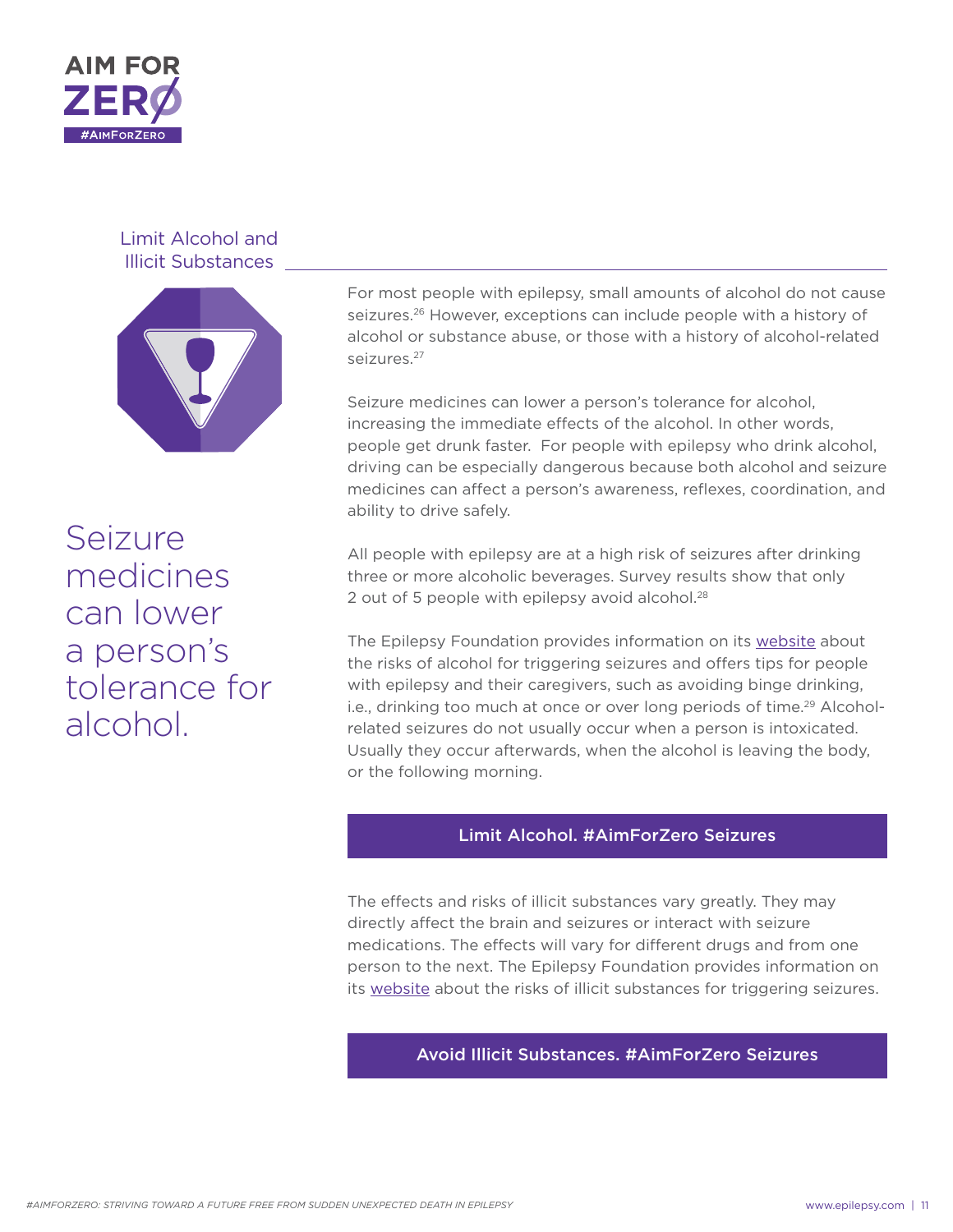

#### Strive to Stop Seizures



There are many proactive steps people with epilepsy can take once they have committed to exploring all options.

The Epilepsy Foundation wants people with epilepsy to know that "No seizures, no side effects" should be the ultimate goal of epilepsy treatment.<sup>30</sup> Unfortunately, too many people with epilepsy whose seizures can be controlled accept continued seizures in their life and may be unaware of potential strategies to prevent them. The Epilepsy Foundation believes that even one seizure is not acceptable and is taking steps through research and the development of new therapies to work toward no seizures for all people living with epilepsy.

For many people living with epilepsy today, the disease can be controlled with available therapies and good seizure-management practices including the support of an epilepsy specialist. And for people with the most severe types of difficult to control epilepsy, there are steps an individual can take to lower one's risk, including participating in research to find new, more effective therapies.

Regardless of one's current level of seizure control, there are many proactive steps people with epilepsy can take once they have committed to exploring all options to stop seizures. These steps include knowing your SUDEP risk; identifying and tracking seizure triggers; exploring options like dietary therapy, surgery, or devices with an epilepsy specialist; and participating in clinical studies to accelerate new therapy development. For more information and tips, visit the [Epilepsy Foundation website.](https://www.epilepsy.com/aimforzero/strive-stop-seizures)

These steps will help most people living with seizures improve seizure control and quality of life. The one third of people living with persistent seizures even with existing therapies and already following these seizure management practices may want to consider participating in medical research that can lead to effective treatments. For more information on epilepsy clinical trials and research, visit the [Epilepsy Foundation website](https://www.epilepsy.com/make-difference/research-and-new-therapies/clinical-trials-portal-overview).

#### Strive to #AimForZero Seizures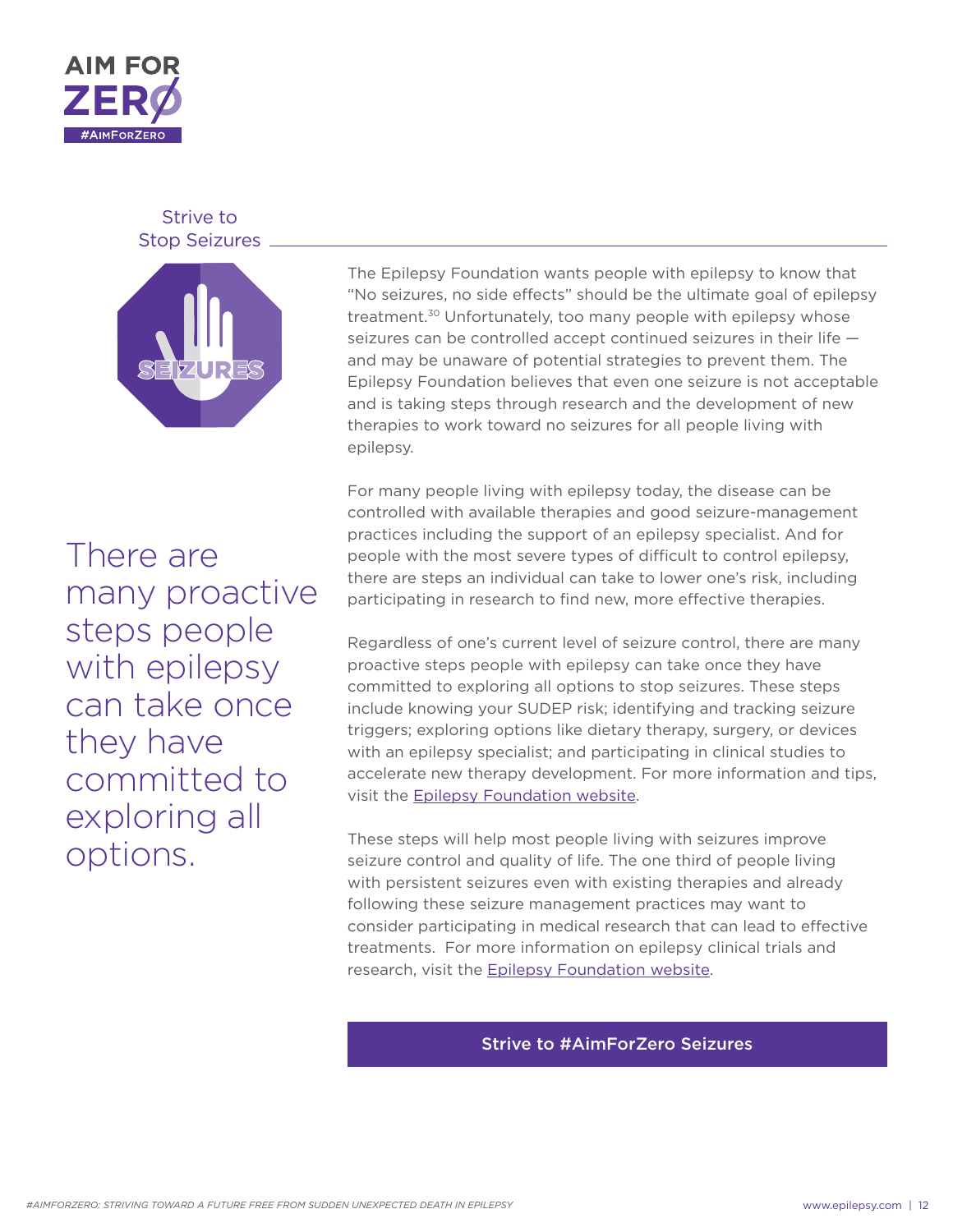

#### **What are the keys to reducing SUDEP risk?**

*"The best way to reduce the risk of SUDEP is to get seizures under control, particularly the seizures that are most likely to be associated with SUDEP, namely generalized tonic-clonic seizures. If seizures are not controlled, it is important to seek specialized care. Epilepsy specialists often can increase the likelihood of seizure freedom using medication, surgery, or devices. People can also decrease their personal risk of SUDEP by taking their medications and not missing doses, since missed doses can lead to breakthrough seizures, which can be very dangerous."31*

> *- Jacqueline French, MD, Chief Scientific Officer for the Epilepsy Foundation and Professor of Neurology at New York University.*

### Communication May Save Lives: Taking the Critical First Step

Despite how often SUDEP occurs, healthcare providers are hesitant to discuss SUDEP with people with epilepsy. According to Wendy Miller, PhD, RN, CCRN, assistant professor, Department of Science of Nursing Care at Indiana University School of Nursing, "The consequence of providers' hesitance to discuss SUDEP is that patients and their family members are uninformed about the possibility of sudden death due to epilepsy, whether from SUDEP or other causes of epilepsy-related mortality (e.g., status epilepticus, accidental drowning, suicide). For example, several medical examiners told us that they avoid SUDEP on death certificates since they have occasionally had families who are adamant that their neurologists told them that seizures are never fatal."32

Survey results showed that 95% of caregivers of people with epilepsy worry about the person in their care dying from epilepsy or seizures.<sup>33</sup> When asked about SUDEP awareness, however, the majority of both people with epilepsy and caregivers reported that they had not had a discussion about SUDEP with a healthcare provider.<sup>34</sup>

Importantly, 40% of respondents with epilepsy stated that learning more about SUDEP could make a difference in how they approach seizure control. And, nearly half of the respondents who were caregivers stated that learning more about SUDEP could make a difference. These respondents stated that the knowledge could positively impact seizure management in caring for people with epilepsy.

Learning more about SUDEP could make a difference in how people with epilepsy approach seizure control.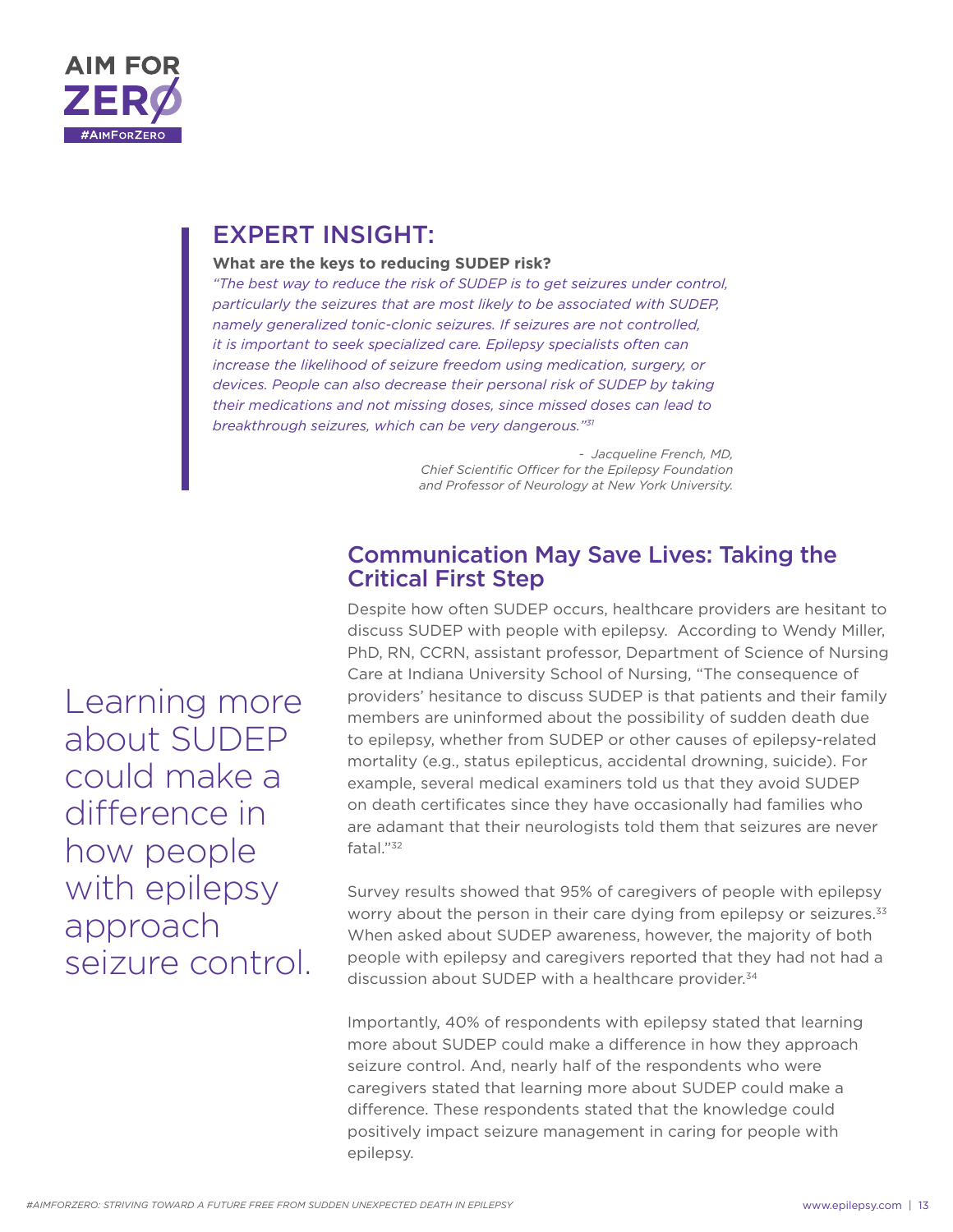

#### **How can talking to your doctor help reduce SUDEP risk?**

*"Over time doctors, and particularly epilepsy specialists, have come to realize that it is important to discuss SUDEP and other seizure risks with people with epilepsy, even though the conversation can be difficult. The discussion about SUDEP needs to be done at a time when people are ready to absorb this information. It is important to emphasize that the risk is low, but is not zero, and that people can reduce their own personal risk by taking their medication and aiming for seizure freedom."35*

*- Jacqueline French, MD* 

*"People with epilepsy can enhance the level of communication with their physician by being proactive in addressing these issues during outpatient visits." 36*

> *- Philippe Ryvlin, MD, PhD, Professor of Neurology, Lyon University, France*

*"The best action is to keep yourself informed about everything there is to know about your epilepsy. Work with your doctor to develop a treatment plan and stick to it."37*

> *- Joseph Sirven, MD, epilepsy.com Editor-in-chief and Professor of Neurology and Chairman of the Department of Neurology, Mayo Clinic, Arizona.*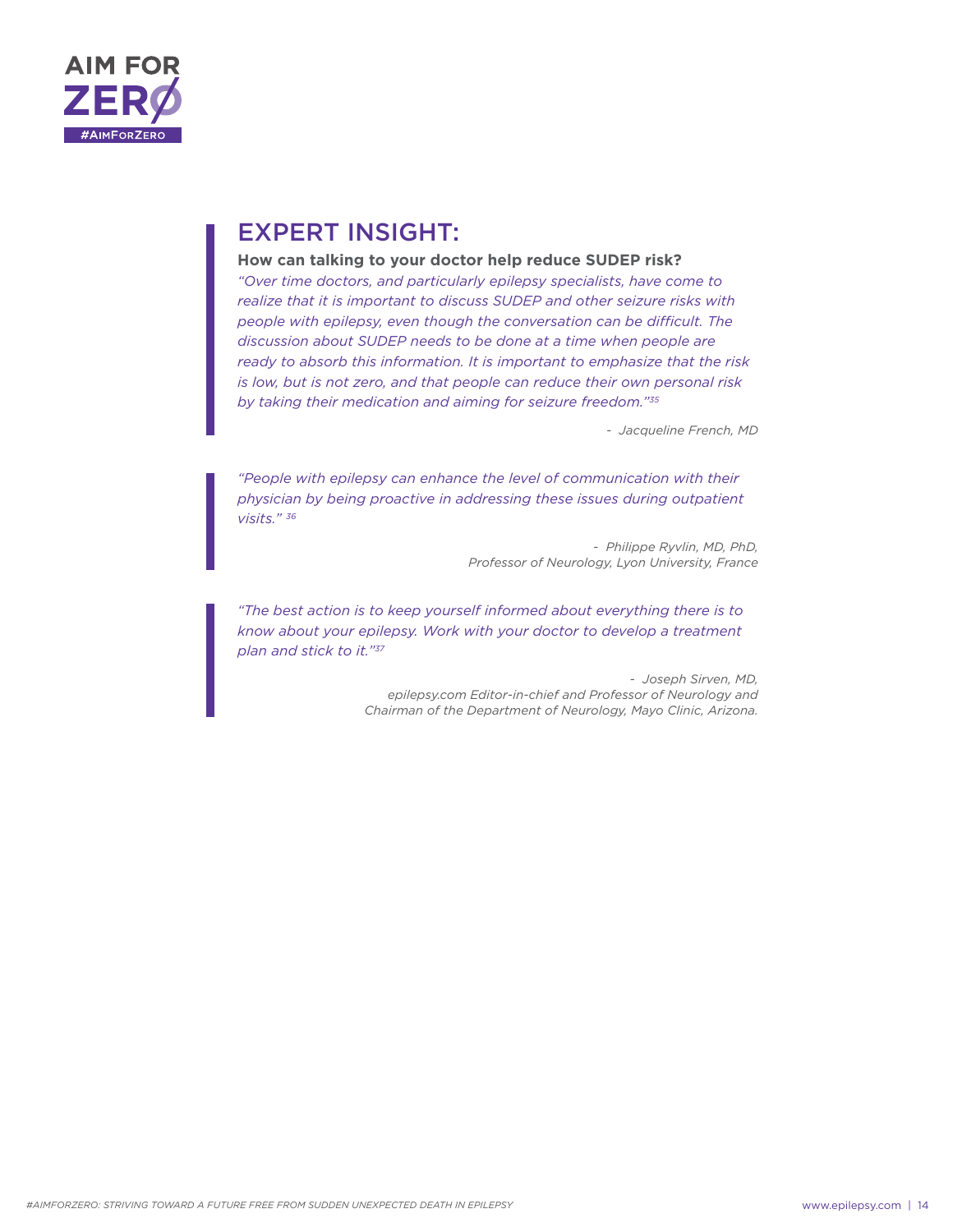



## #AimForZero

The Epilepsy Foundation SUDEP Institute, comprised of leading epileptologists and epilepsy organizations, is urging people living with epilepsy to start to aim for zero sudden deaths from epilepsy and seizures with these actions: take medication as prescribed, get enough sleep, limit alcohol and illicit substances, and strive to stop seizures.

Healthcare providers must also be part of the effort to raise awareness about the risks of having seizures and help people living with epilepsy take action to reduce these risks. As recommended in the AAN/AES SUDEP Guideline, healthcare providers should inform people living with epilepsy and their caregivers about SUDEP risks, strive to reduce or eliminate generalized tonic-clonic seizures, and discuss whether supervision or monitoring devices during sleep are appropriate. Learn more about the AAN/AES Guideline on page 16.

Social media platforms offer people living with epilepsy and the people caring for them opportunities and forums to discuss important issues about how to aim for a life without seizures and reduce their risks for SUDEP. For these reasons, the SUDEP Institute has launched the hashtag  $\#AimForZero - encoding those active$ on social media to use the hashtag while discussing SUDEP, the importance of seizure control, and seizure management behaviors to reduce risk.

**The Epilepsy Foundation recognizes that for 3 out of 10 people living with epilepsy, a life without seizures is not within reach right now. However, starting with the actionable behaviors recommended here, and working towards the best seizure control possible, may help reduce the risk of SUDEP in people living with epilepsy.**

# EXPERT INSIGHT:

#### **What is the devastating impact of SUDEP?**

*"Every death from SUDEP is a tragedy that resonates through the epilepsy community and creates a sense of fear about the future. Over time we have come to understand that for many people this fear may be among the most difficult aspect of having epilepsy. The best way to reduce and ultimately eliminate SUDEP is for people to be as honest as possible, so that their physician can create the best possible plan for each individual person that increases their likelihood of 100 percent compliance with medication. Every person with epilepsy should continue to seek the best care and continually take a journey toward the best seizure control that they can achieve."38*

*- Jacqueline French, MD*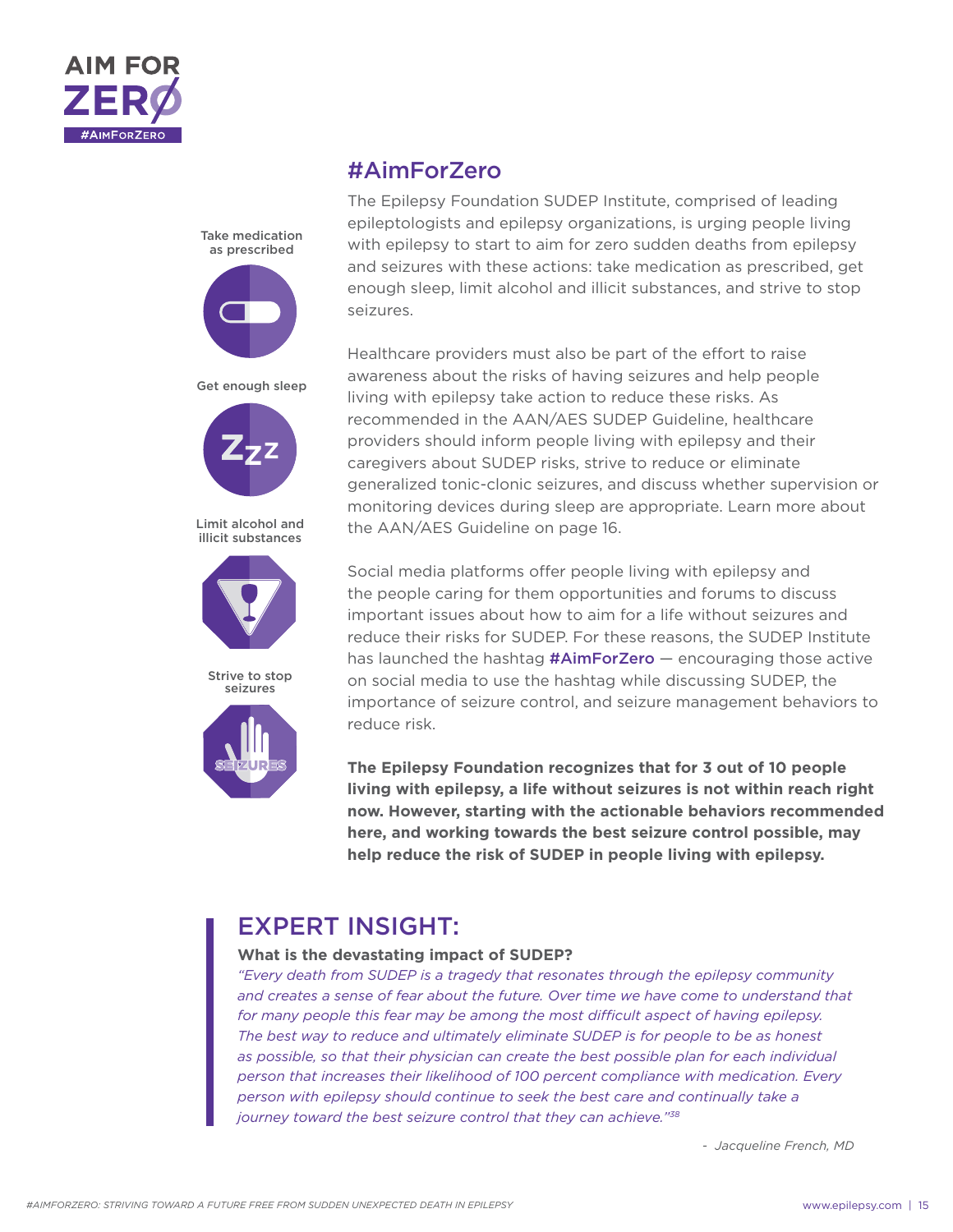

# New Guideline About Sudden Unexpected Death in Epilepsy (SUDEP)

In 2017, the American Academy of Neurology and the American Epilepsy Society released a new guideline for sudden unexpected death in epilepsy, known as SUDEP. This guideline is a culmination of a multi-year effort to synthesize the evidence on SUDEP risk and provide recommendations on how neurologists can best communicate risks to patients and families.

# The Purpose of Guidelines

In evidence-based medicine, guidelines play a critical role in turning scientific evidence into clinical practice. Guideline development is a rigorous process that begins with asking a focused question (or set of questions), performing a systematic review of the literature, assessing the quality of the studies, and synthesizing the evidence. Based on this assessment, the guidelines make specific recommendations to guide practice as well as highlight areas for further study.

# Developing the SUDEP Guideline

In this guideline, the authors sought to address two clinical questions:

- What are the rates of SUDEP in children and adults with epilepsy?
- What are the risk factors for SUDEP?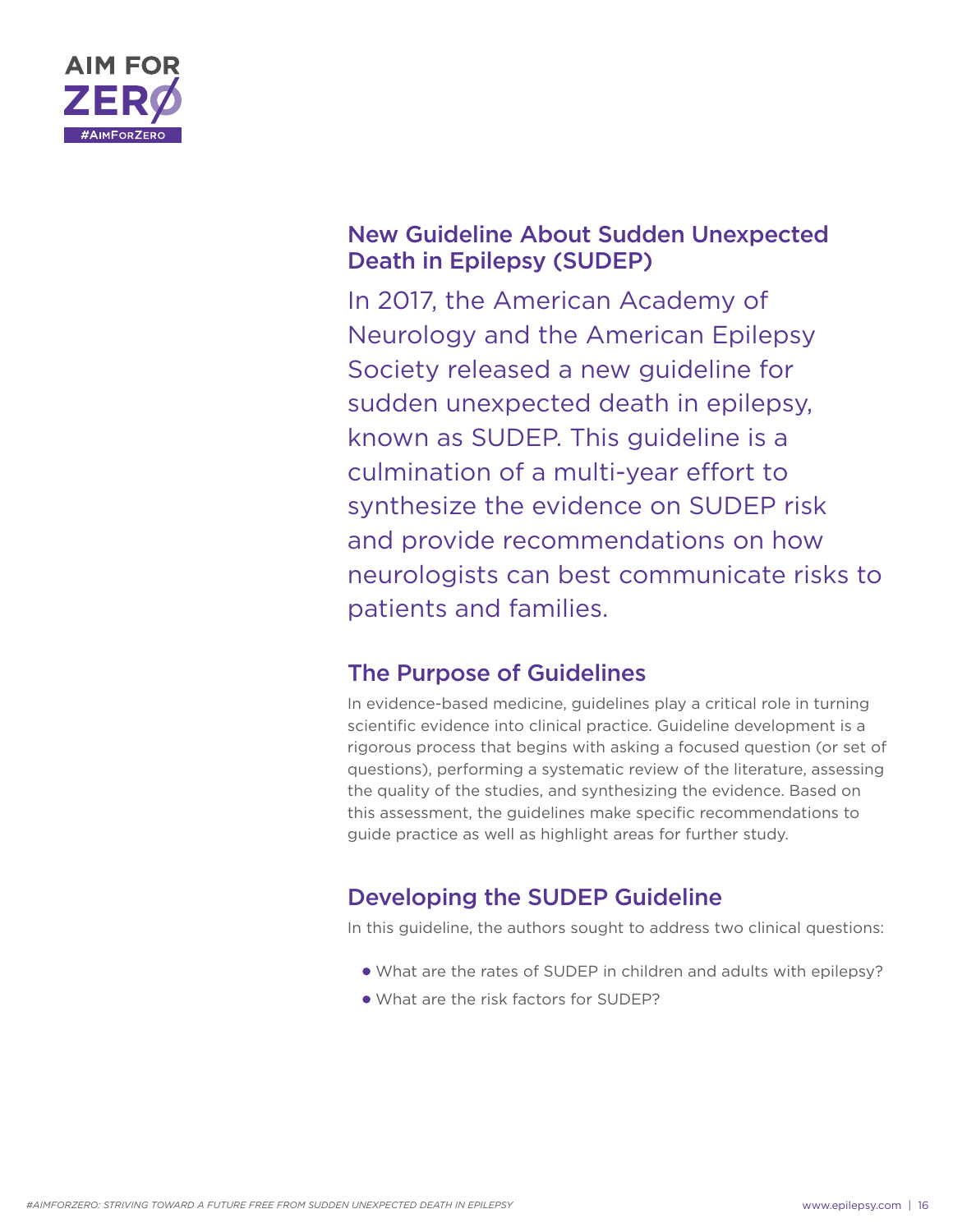

All practitioners caring for people living with epilepsy should not be complacent with ongoing seizures and should escalate care, including referral to a comprehensive epilepsy center when appropriate.

In their synthesis of the literature, the authors identified 12 high quality studies of SUDEP incidence and determined that:

- The overall rate of SUDEP in children (ages 0-17 years) is 0.22 per 1000 patient-years. There was a moderate degree of confidence in this estimate.
- The SUDEP rate in adults is 1.2 per 1000 patient-years, but confidence in this estimate was low because of the variability of the original studies.

The authors also identified 22 high quality studies on SUDEP risk factors and determined that:

- Ongoing generalized tonic-clonic seizures were the major risk factor for SUDEP.
- Nocturnal supervision or use of a nocturnal listening device can reduce risk.
- There is insufficient evidence on the independent influence of other proposed risk factors, such as nocturnal seizures, duration of epilepsy, number of AEDs, male sex, or specific drugs.

# Summary of the SUDEP Guideline

Based on these findings, the guideline authors make the following recommendations:

- Neurologists should inform patients and caregivers of the risks of SUDEP.
	- o The risk of SUDEP in children with epilepsy is rare (1 in 4500) per year will die).
	- o The risk of SUDEP in adults with epilepsy is small (1 in 1000) per year will die).
- Clinicians should strive to reduce or eliminate generalized tonic-clonic seizures and inform patients that seizure-freedom, especially from these types of seizures, is the best way to reduce SUDEP risk.
- Nocturnal supervision or monitoring device may be an appropriate measure to reduce risk in patients with frequent generalized tonic-clonic seizures or nocturnal seizures if compatible with the patient's circumstances and not overly burdensome.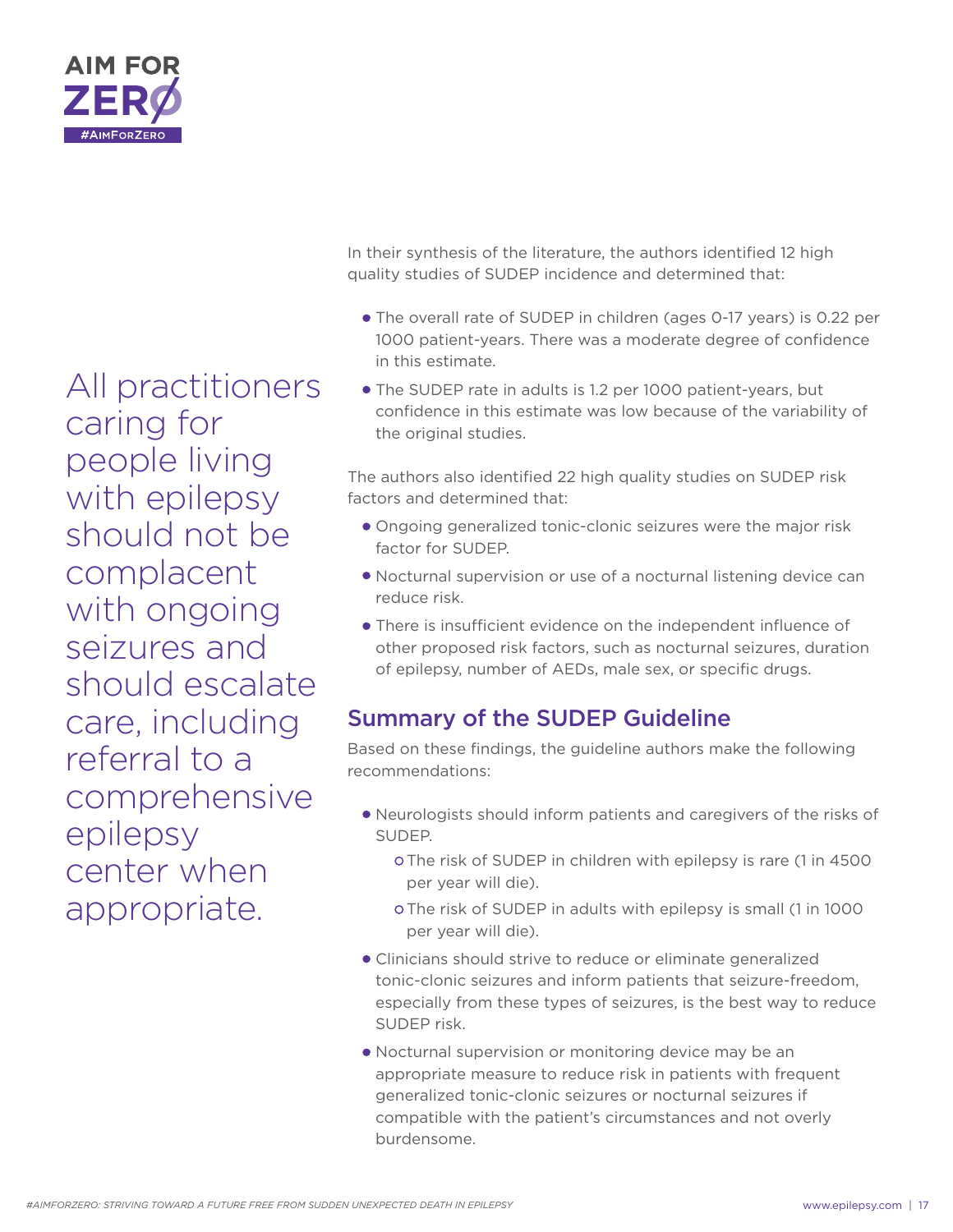

The key recommendation of the guideline echoes prior assertions by the AES SUDEP Task Force, the UK National Institute for Health and Care Excellence, and other bodies:

- SUDEP should be discussed with patients with epilepsy and their caregivers and they should be informed of their risks.
- Furthermore, and perhaps more importantly, the SUDEP Guideline emphasizes that ongoing generalized tonic-clonic seizures, the single greatest risk factor for SUDEP, should not be accepted and clinicians should make all possible efforts to control these seizures through medication changes, surgical referral, or other therapies.

While this is not new to epilepsy specialists, the majority of people with epilepsy are cared for by general neurologists who treat a broad range of neurological diseases. It is critical to emphasize that all practitioners caring for people with epilepsy should not be complacent with ongoing seizures and should escalate care, including referral to a comprehensive epilepsy center when appropriate.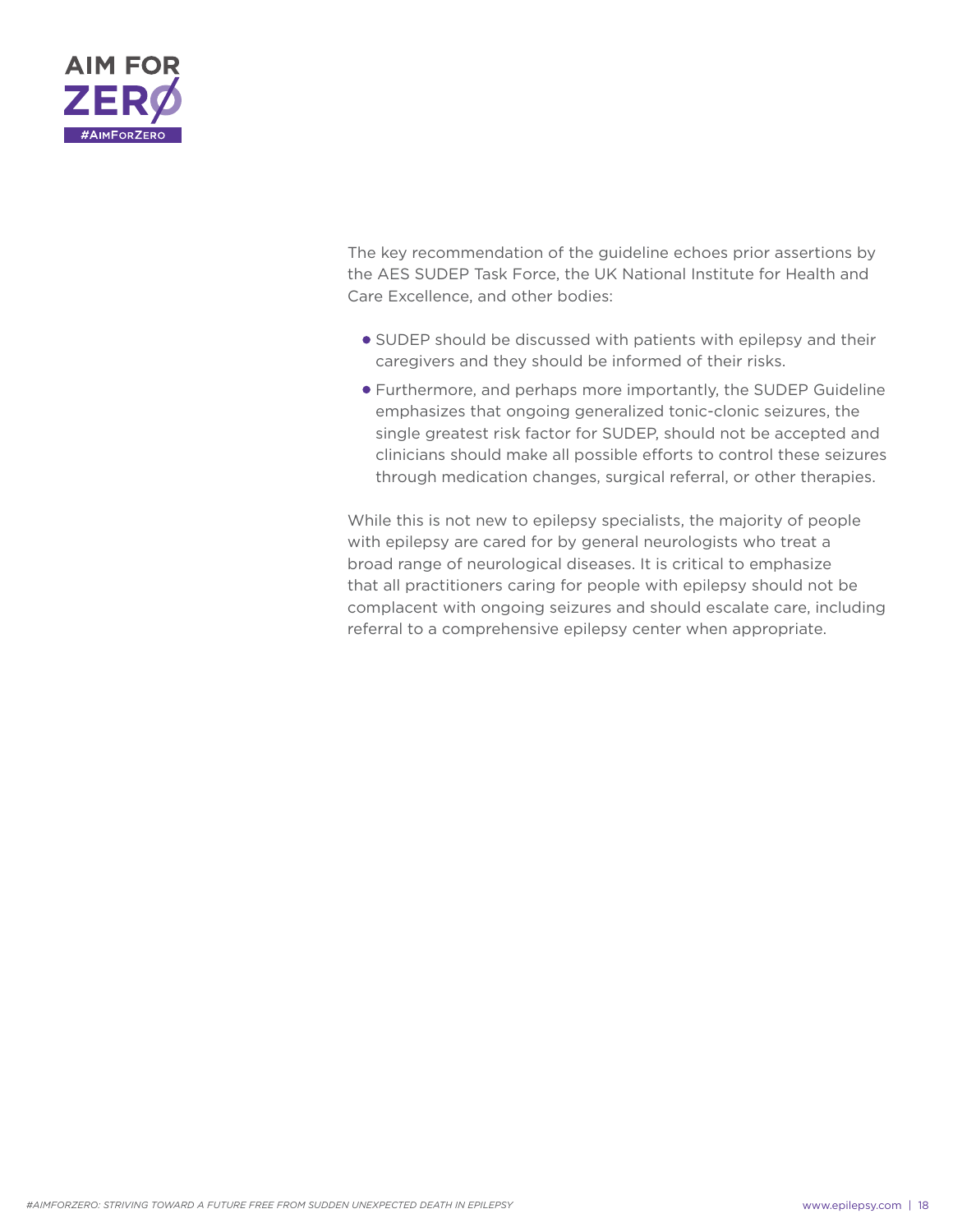

#### To learn more about SUDEP and spread the word about SUDEP prevention, visit epilepsy.com/AimForZero

#### Background/Note to Readers

Three initiatives were conducted to provide critical information to inform this report, referred to as:

- + "Survey results," which includes information obtained from a survey of more than 1,000 people with epilepsy and people who are caregivers for people with epilepsy
- + "Expert opinion," which includes the responses to questions fielded among key opinion leaders in epilepsy research and treatment
- + "Research studies," which includes an extensive medical literature review of salient topics

#### **References**

**1**. Tomson T, Nashef L, Ryvlin P. Sudden unexpected death in epilepsy: current knowledge and future directions. *Lancet Neurol*. 2008;7(11):1021-31. **2.** Miller WR, Young N. Discussing Sudden Unexpected Death in Epilepsy (SUDEP) with Patients: Practices of Health-Care Providers. Epilepsy Behav. 2014 Mar: 32: 38-41. Available online at http;//www.ncbi.nlm.nih.gov/pmc/articles/PMC3985269/. Last accessed May 26, 2016. **3.** Epilepsy.com survey of people with epilepsy and caregivers. 2016. **4.** http://www.epilepsy.com/dareto-initiate-sudep-conversation-it-may-save-life **5.** Expert questionnaires/interviews: Orrin Devinsky, MD. (June 2, 2016) **6.** Leidy NK, Elixhauser A. Seizure frequency and the health-related quality of life of adults with epilepsy. *Neurology*. 1999 Jul 13;53(1): 162-6. Available online at http://www.ncbi.nlm.gov/pubmed/10408553. Last accessed May 26, 2016. **7.** Begley CE, Famulari M. The Cost of Epilepsy in the United States: An Estimate from Population-Based Clinical and Survey Data. 2000 Mar; 41(3):342-51. Available at http://www.ncbi.nlm.nih. gov/pubmed/?term=Begley+famulari. Last accessed May 26, 2016. **8.** http://www.epilepsy.com/learn/types-seizures. Last accessed July 1, 2016. **9.** http:// www.ninds.nih.gov/disorders/epilepsy/detail\_epilepsy.htm **10.** http://www.epilepsy.com/learn/treating-seizures-and-epilepsy. Last accessed July 1, 2016. **11.** Epilepsy.com survey of people with epilepsy and caregivers. 2016. **12.** Epilepsy.com survey of people with epilepsy and caregivers. 2016. **13.** Expert questionnaires/interviews: Samden Lhatoo, MD. (June 6, 2016) **14**. Epilepsy.com survey of people with epilepsy and caregivers. 2016. **15.** Smithson WH, Colwell B. Sudden Unexpected Death in Epilepsy: Addressing the Challenges. *Curr Neurol Neurosci Rep*. 2014 Dec;14(12):502. Available at http://www. ncbi.nlm.nih.gov/pubmed/25300243. Last accessed May 26, 2016. **16.** Smithson WH, Colwell B. Sudden Unexpected Death in Epilepsy: Addressing the Challenges. *Curr Neurol Neurosci Rep*. 2014 Dec;14(12):502. Available at http://www.ncbi.nlm.nih.gov/pubmed/25300243. Last accessed May 26, 2016. **17.** Tomson T, Nashef L, Ryvlin P. Sudden unexpected death in epilepsy: current knowledge and future directions. *Lancet Neurol*. 2008;7(11):1021-31. **18**. Hesdorffer DC, Tomson T. Do antiepileptic drugs or generalized tonic-clonic seizure frequency increase SUDEP risk? A combined analysis. Epilepsia. 2012 Feb;53(2):249-52. doi: 10.1111/j.1528-1167.2011.03354. Available at http://www.ncbi.nlm.nih.gov/pubmed/22191685. Last accessed May 26, 2016. **19.** Epilepsy.com survey of people with epilepsy and caregivers. 2016. **20.** http://www.epilepsy.com/learn/treating-seizures-and-epilepsy/seizureand-epilepsy-medicines **21.** Cramer JA, Glassman, M. The relationship between poor medication compliance and seizures. *Epilepsy Behav*. 2002 Aug:3(4):338-342. Last accessed July 18, 2016. **22.** http://www.epilepsy.com/learn/treating-seizures-and-epilepsy/seizure-and-epilepsy-medicines **23**. Expert questionnaires/interviews: Orrin Devinsky, MD. (June 2, 2016) **24.** Kotagal P, Yardi N. The relationship between sleep and epilepsy. *Semin Pediatr Neurol*. 2008 Jun;15(2):42-9. doi: 10.1016/j.spen.2008.03.007. Available at http://www.ncbi.nlm.nih.gov/pubmed/18555190. Last accessed May 26, 2016. **25.** Epilepsy.com survey of people with epilepsy and caregivers. 2016. **26**. http://www.epilepsy.com/learn/triggers-seizures/alcohol **27.** Gordon E, Devinsky O. Alcohol and marijuana: effects on epilepsy and use by patient with epilepsy. *Epilepsia* 2001 Oct:42(10):1266-72. Last accessed July 18, 2016. **28.** Epilepsy. com survey of people with epilepsy and caregivers. 2016. **29.** http://www.epilepsy.com/learn/triggers-seizures/alcohol **30.** http://www.epilepsy.com/ learn/treating-seizures-and-epilepsy. Last accessed July 1, 2016. **31.** Expert questionnaires/interviews: Jacqueline French, MD. (June 4, 2016) **32.** Miller WR, Young N. Discussing Sudden Unexpected Death in Epilepsy (SUDEP) with Patients: Practices of Health-Care Providers. Epilepsy Behav. 2014 Mar: 32: 38-41. Available online at http;//www.ncbi.nlm.nih.gov/pmc/articles/PMC3985269/. Last accessed May 26, 2016. **33.** Epilepsy.com survey of people with epilepsy and caregivers. 2016. **34.** Epilepsy.com survey of people with epilepsy and caregivers. 2016. **35**. Expert questionnaires/interviews: Jacqueline French, MD. (June 4, 2016) **36**. Expert questionnaires/interviews: Joseph Sirvin, MD. (June 1, 2016) **37.** Expert questionnaires/interviews: Philippe Ryvlin, MD, PhD. (June 7, 2016) **38**. Expert questionnaires/interviews: Jacqueline French, MD. (June 4, 2016) **39.** New Guideline About Sudden Unexpected Death in Epilepsy (SUDEP) https://docs.google.com/document/d/1IQNEqg32oxT9wZddeCuI6mTLX5cFpKsIy853dyGe2g0/edit?usp=sharing